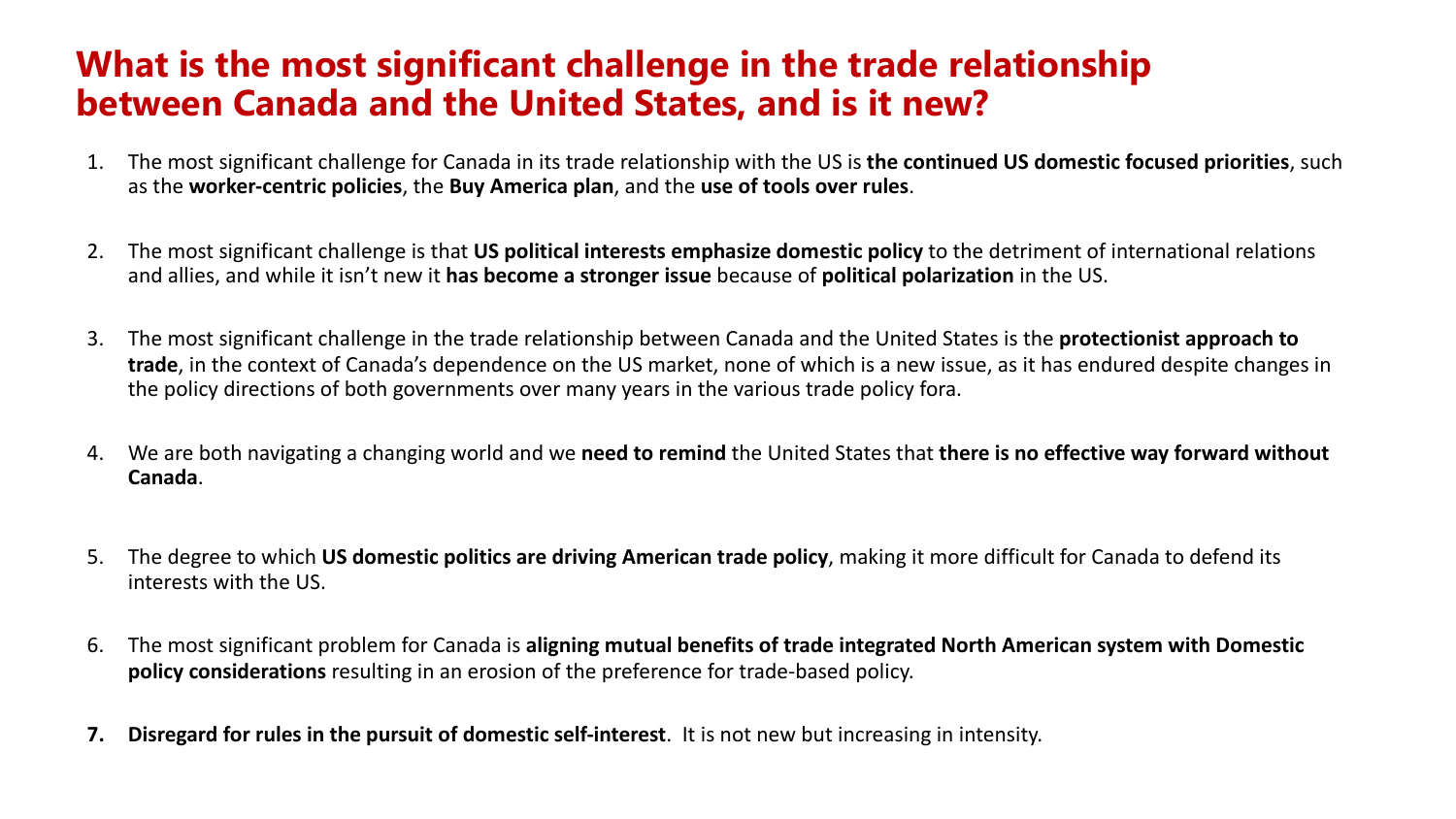## **Which area of shared interest among the United States and Canada holds most potential for impactful collaboration between the two countries?**

- 1. Collaborating with the US in order to address **climate change** and **Chinese unfair non-market practices**.
- 2. Canada and the US have highly integrated economies and can effectively collaborate on advancing their interests in the **sustainability** and **security of supply chains**.
- 3. The area of shared interest among the United States and Canada holds most potential for impactful collaboration between the two countries is **deepening the integration of our supply chains**, including supply chain realignment, in light of concerns on **food security, climate change and national security**.
- 4. Canada shares with the United States, the importance of **technological leadership**, enhancing **benefits for workers**, and addressing **climate change**.
- 5. At least in the short term, shared interests with the US include **a progressive trade agenda**, **environmental protection**, and **strengthening CND-US supply chains**. **Counterbalancing China** will remain an area of shared interests in the long term, while it may put Canada in a difficult position vis-à-vis these countries.
- 6. The best area of opportunity to collaborate is on issues with common interest, where we can find a **harmonized approach to the environment, climate, technological advancements** and **energy transition** as well as in the promotion of **human rights**.
- 7. Trade related aspects of **climate change**.